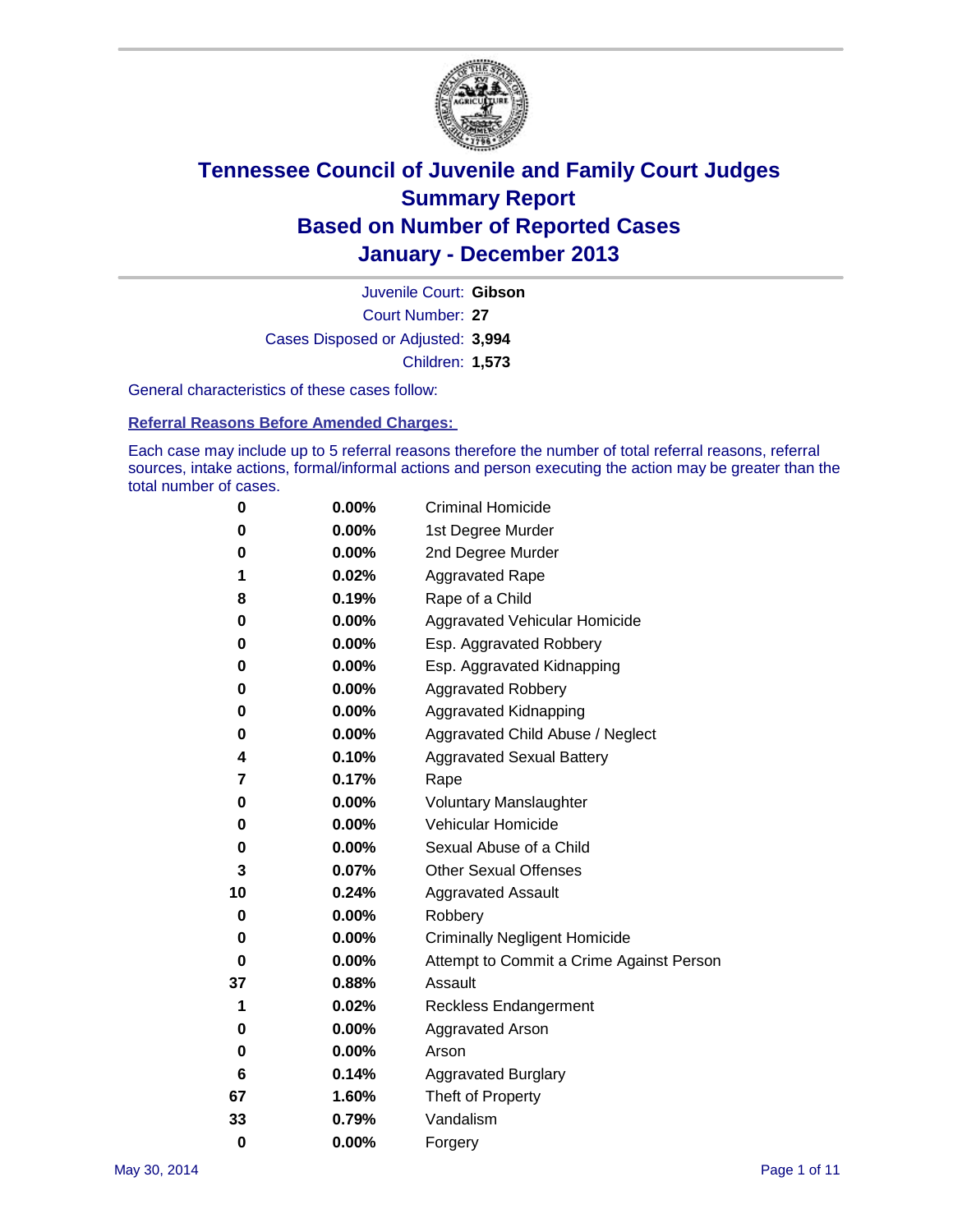

Court Number: **27** Juvenile Court: **Gibson** Cases Disposed or Adjusted: **3,994** Children: **1,573**

#### **Referral Reasons Before Amended Charges:**

Each case may include up to 5 referral reasons therefore the number of total referral reasons, referral sources, intake actions, formal/informal actions and person executing the action may be greater than the total number of cases.

| 0            | 0.00%    | <b>Worthless Checks</b>                                     |
|--------------|----------|-------------------------------------------------------------|
| 0            | 0.00%    | Illegal Possession / Fraudulent Use of Credit / Debit Cards |
| 16           | 0.38%    | <b>Burglary</b>                                             |
| $\mathbf{2}$ | 0.05%    | Unauthorized Use of a Vehicle                               |
| 0            | 0.00%    | <b>Cruelty to Animals</b>                                   |
| 0            | 0.00%    | Sale of Controlled Substances                               |
| 48           | 1.15%    | <b>Other Drug Offenses</b>                                  |
| 5            | 0.12%    | Possession of Controlled Substances                         |
| 0            | $0.00\%$ | <b>Criminal Attempt</b>                                     |
| 2            | 0.05%    | Carrying Weapons on School Property                         |
| 0            | 0.00%    | Unlawful Carrying / Possession of a Weapon                  |
| 6            | 0.14%    | <b>Evading Arrest</b>                                       |
| 0            | 0.00%    | Escape                                                      |
| 3            | 0.07%    | Driving Under Influence (DUI)                               |
| 44           | 1.05%    | Possession / Consumption of Alcohol                         |
| 7            | 0.17%    | Resisting Stop, Frisk, Halt, Arrest or Search               |
| 0            | $0.00\%$ | <b>Aggravated Criminal Trespass</b>                         |
| 10           | 0.24%    | Harassment                                                  |
| 0            | 0.00%    | Failure to Appear                                           |
| 0            | 0.00%    | Filing a False Police Report                                |
| 5            | 0.12%    | Criminal Impersonation                                      |
| 70           | 1.67%    | <b>Disorderly Conduct</b>                                   |
| 11           | 0.26%    | <b>Criminal Trespass</b>                                    |
| 4            | 0.10%    | <b>Public Intoxication</b>                                  |
| 0            | 0.00%    | Gambling                                                    |
| 11           | 0.26%    | Traffic                                                     |
| 0            | $0.00\%$ | <b>Local Ordinances</b>                                     |
| 7            | 0.17%    | Violation of Wildlife Regulations                           |
| 1,297        | 30.98%   | Contempt of Court                                           |
| 16           | 0.38%    | Violation of Probation                                      |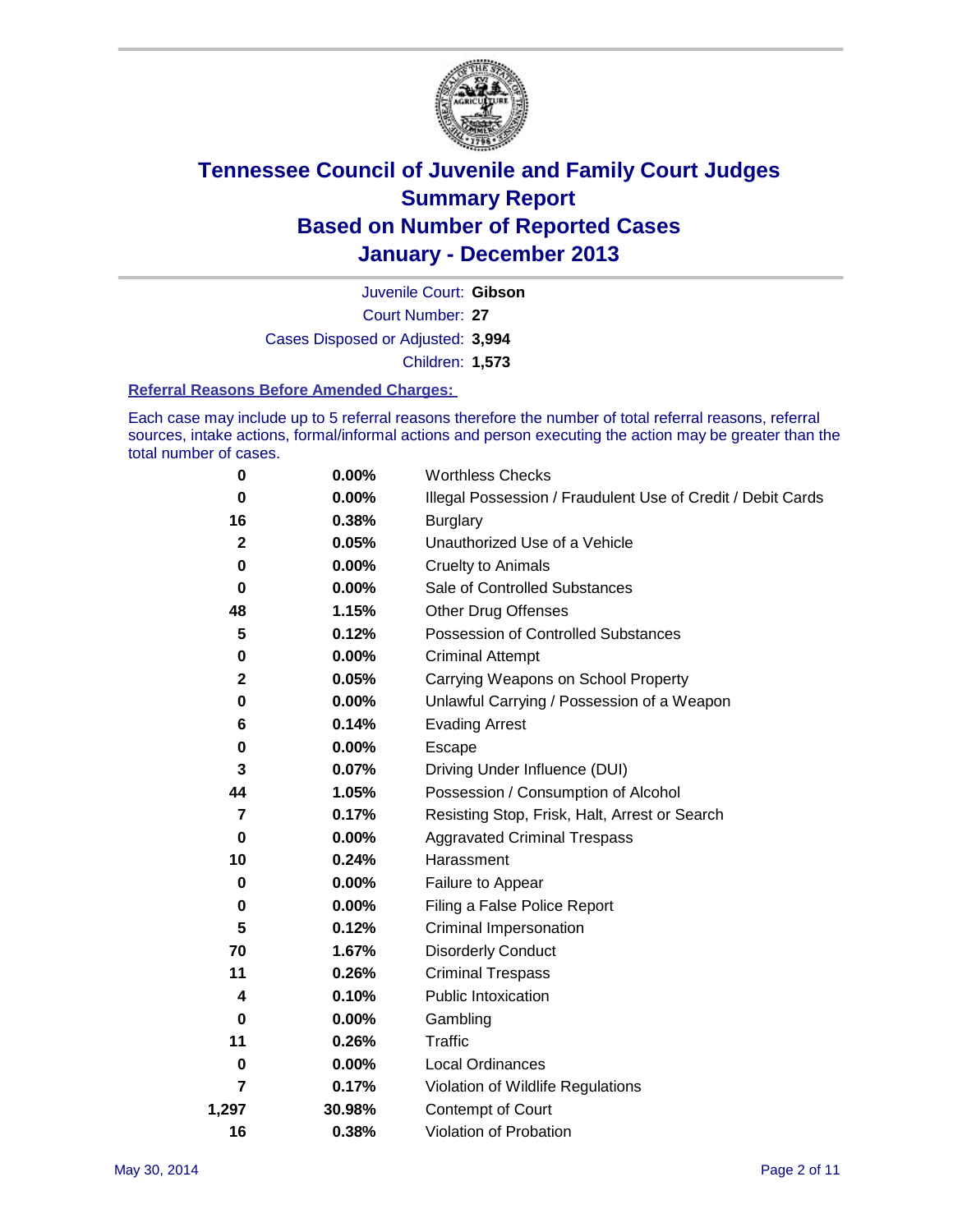

Court Number: **27** Juvenile Court: **Gibson** Cases Disposed or Adjusted: **3,994** Children: **1,573**

#### **Referral Reasons Before Amended Charges:**

Each case may include up to 5 referral reasons therefore the number of total referral reasons, referral sources, intake actions, formal/informal actions and person executing the action may be greater than the total number of cases.

| 4,187    | 100.00%  | <b>Total Referrals</b>                 |
|----------|----------|----------------------------------------|
| 37       | 0.88%    | Other                                  |
| 0        | $0.00\%$ | <b>Consent to Marry</b>                |
| 0        | 0.00%    | <b>Request for Medical Treatment</b>   |
| 630      | 15.05%   | <b>Child Support</b>                   |
| 285      | 6.81%    | Paternity / Legitimation               |
| 43       | 1.03%    | Visitation                             |
| 77       | 1.84%    | Custody                                |
| 16       | 0.38%    | <b>Foster Care Review</b>              |
| 90       | 2.15%    | <b>Administrative Review</b>           |
| 770      | 18.39%   | <b>Judicial Review</b>                 |
| 0        | 0.00%    | Violation of Informal Adjustment       |
| 0        | $0.00\%$ | <b>Violation of Pretrial Diversion</b> |
| 0        | $0.00\%$ | <b>Termination of Parental Rights</b>  |
| 238      | 5.68%    | Dependency / Neglect                   |
| 0        | $0.00\%$ | <b>Physically Abused Child</b>         |
| 0        | 0.00%    | Sexually Abused Child                  |
| 31       | 0.74%    | <b>Violation of Curfew</b>             |
| $\bf{0}$ | 0.00%    | Violation of a Valid Court Order       |
| 31       | 0.74%    | Possession of Tobacco Products         |
| 0        | $0.00\%$ | Out-of-State Runaway                   |
| 16       | 0.38%    | In-State Runaway                       |
| 120      | 2.87%    | Truancy                                |
| 47       | 1.12%    | Unruly Behavior                        |
| 15       | 0.36%    | Violation of Aftercare                 |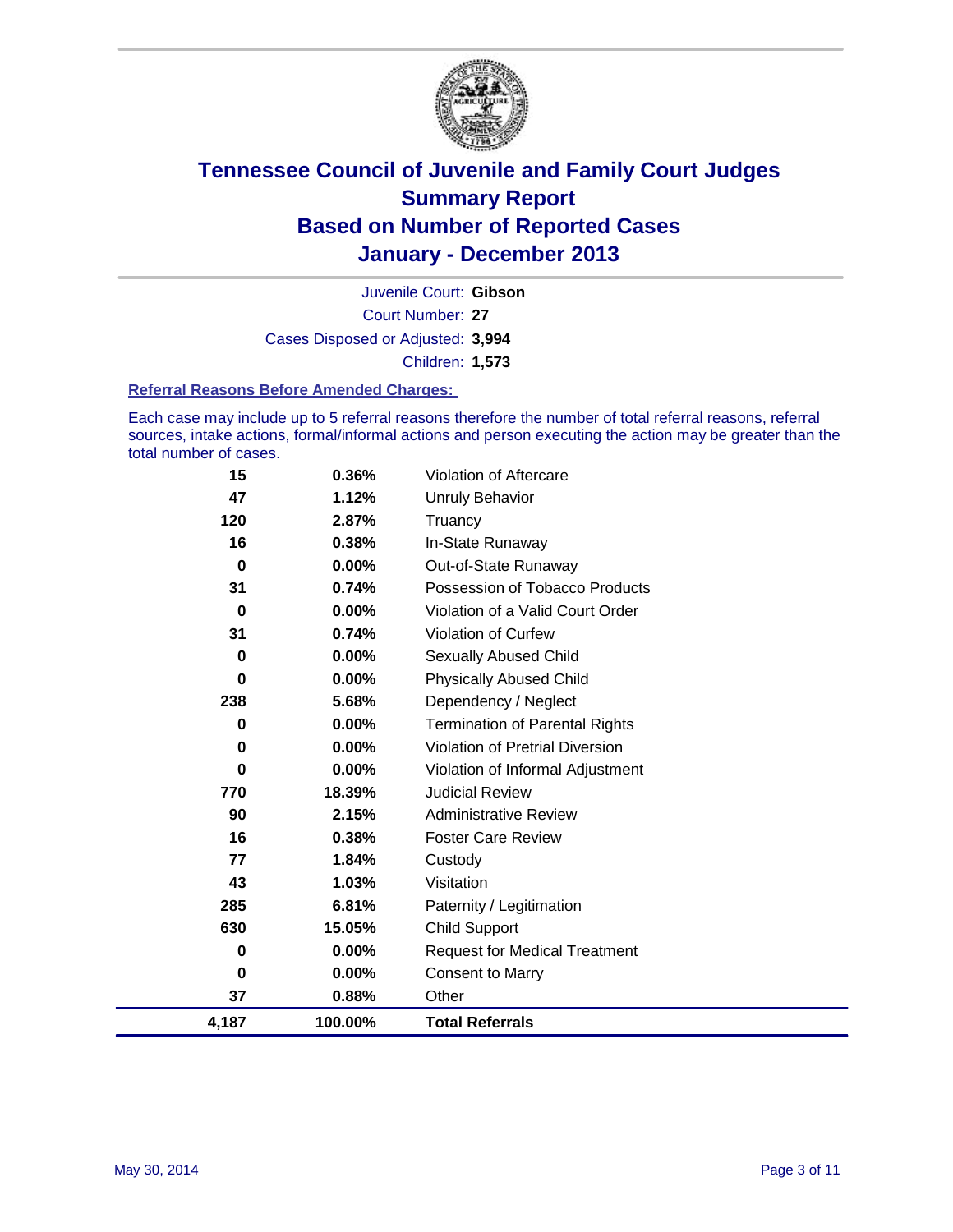

|                             |                                   | Juvenile Court: Gibson            |  |  |  |
|-----------------------------|-----------------------------------|-----------------------------------|--|--|--|
| Court Number: 27            |                                   |                                   |  |  |  |
|                             | Cases Disposed or Adjusted: 3,994 |                                   |  |  |  |
|                             |                                   | Children: 1,573                   |  |  |  |
| <b>Referral Sources: 1</b>  |                                   |                                   |  |  |  |
| 390                         | 9.31%                             | Law Enforcement                   |  |  |  |
| 195                         | 4.66%                             | Parents                           |  |  |  |
| 48                          | 1.15%                             | <b>Relatives</b>                  |  |  |  |
| 0                           | 0.00%                             | Self                              |  |  |  |
| 229                         | 5.47%                             | School                            |  |  |  |
| 0                           | 0.00%                             | <b>CSA</b>                        |  |  |  |
| 507                         | 12.11%                            | <b>DCS</b>                        |  |  |  |
| 7                           | 0.17%                             | <b>Other State Department</b>     |  |  |  |
| 2,152                       | 51.40%                            | <b>District Attorney's Office</b> |  |  |  |
| 601                         | 14.35%                            | <b>Court Staff</b>                |  |  |  |
| 0                           | 0.00%                             | Social Agency                     |  |  |  |
| 6                           | 0.14%                             | <b>Other Court</b>                |  |  |  |
| 46                          | 1.10%                             | Victim                            |  |  |  |
| 1                           | 0.02%                             | Child & Parent                    |  |  |  |
| 0                           | 0.00%                             | Hospital                          |  |  |  |
| 0                           | 0.00%                             | Unknown                           |  |  |  |
| 5                           | 0.12%                             | Other                             |  |  |  |
| 4,187                       | 100.00%                           | <b>Total Referral Sources</b>     |  |  |  |
| Age of Child at Referral: 2 |                                   |                                   |  |  |  |
| 872                         | 55 1101                           | Age 10 and Under                  |  |  |  |

| 1.573 |     | 100.00%  | <b>Total Child Count</b> |
|-------|-----|----------|--------------------------|
|       | 0   | $0.00\%$ | Unknown                  |
|       | 75  | 4.77%    | Ages 19 and Over         |
| 157   |     | 9.98%    | Ages 17 through 18       |
| 208   |     | 13.22%   | Ages 15 through 16       |
|       | 142 | $9.03\%$ | Ages 13 through 14       |
| 119   |     | 7.57%    | Ages 11 through 12       |
| 872   |     | 55.44%   | Ages 10 and Under        |
|       |     |          |                          |

<sup>1</sup> If different than number of Referral Reasons (4187), verify accuracy of your court's data.

<sup>2</sup> One child could be counted in multiple categories, verify accuracy of your court's data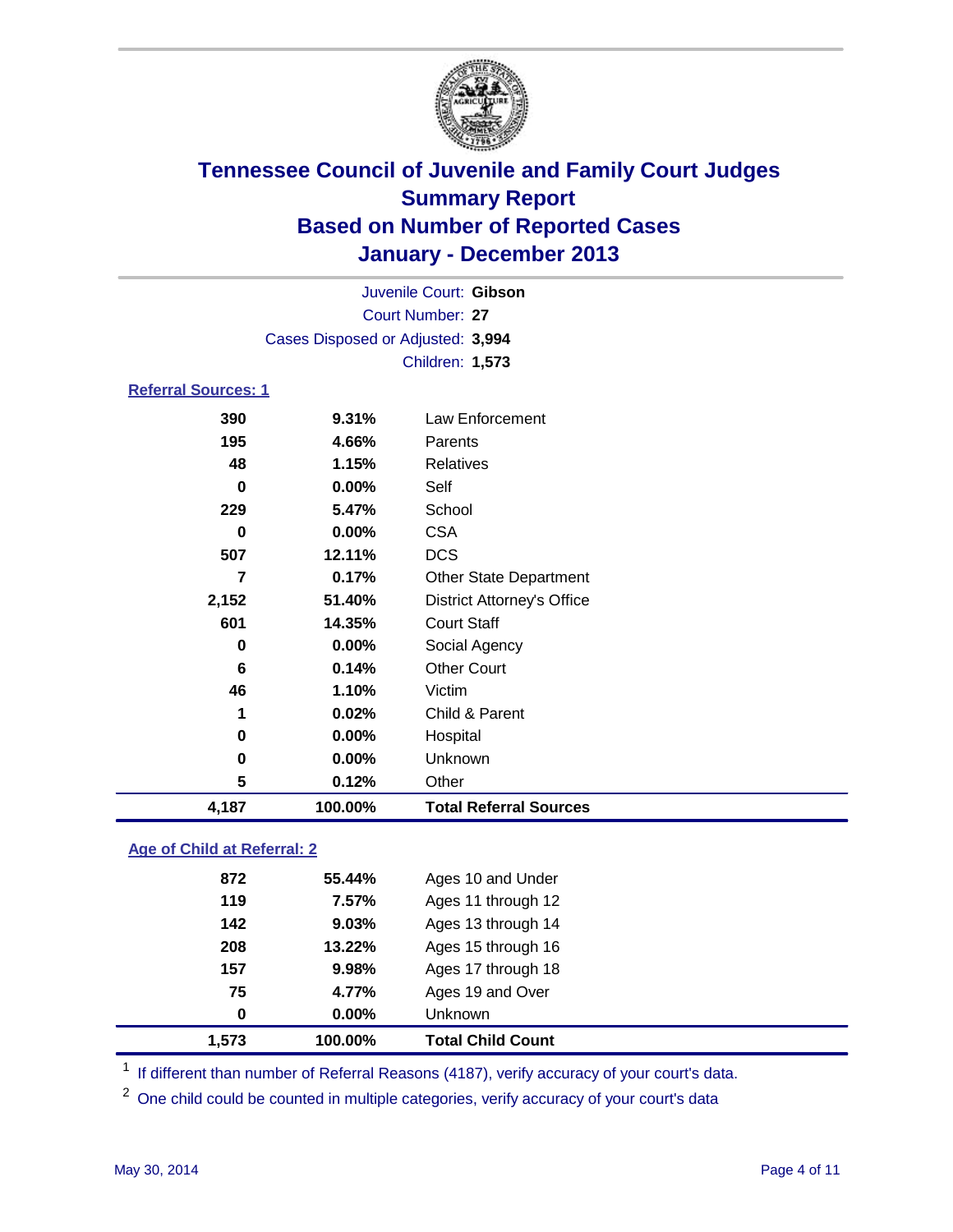

|                                         | Juvenile Court: Gibson            |                          |  |  |  |
|-----------------------------------------|-----------------------------------|--------------------------|--|--|--|
| Court Number: 27                        |                                   |                          |  |  |  |
|                                         | Cases Disposed or Adjusted: 3,994 |                          |  |  |  |
|                                         |                                   | Children: 1,573          |  |  |  |
| Sex of Child: 1                         |                                   |                          |  |  |  |
| 876                                     | 55.69%                            | Male                     |  |  |  |
| 697                                     | 44.31%                            | Female                   |  |  |  |
| $\bf{0}$                                | 0.00%                             | Unknown                  |  |  |  |
| 1,573                                   | 100.00%                           | <b>Total Child Count</b> |  |  |  |
| Race of Child: 1                        |                                   |                          |  |  |  |
| 716                                     | 45.52%                            | White                    |  |  |  |
| 745                                     | 47.36%                            | African American         |  |  |  |
| $\mathbf 0$                             | 0.00%                             | Native American          |  |  |  |
| 1                                       | 0.06%                             | Asian                    |  |  |  |
| 111                                     | 7.06%                             | Mixed                    |  |  |  |
| $\bf{0}$                                | 0.00%                             | Unknown                  |  |  |  |
| 1,573                                   | 100.00%                           | <b>Total Child Count</b> |  |  |  |
| <b>Hispanic Origin: 1</b>               |                                   |                          |  |  |  |
| 38                                      | 2.42%                             | Yes                      |  |  |  |
| 1,535                                   | 97.58%                            | <b>No</b>                |  |  |  |
| $\mathbf 0$                             | 0.00%                             | Unknown                  |  |  |  |
| 1,573                                   | 100.00%                           | <b>Total Child Count</b> |  |  |  |
| <b>School Enrollment of Children: 1</b> |                                   |                          |  |  |  |
| 997                                     | 63.38%                            | Yes                      |  |  |  |
| 576                                     | 36.62%                            | <b>No</b>                |  |  |  |
| $\mathbf 0$                             | 0.00%                             | Unknown                  |  |  |  |
| 1,573                                   | 100.00%                           | <b>Total Child Count</b> |  |  |  |

 $1$  One child could be counted in multiple categories, verify accuracy of your court's data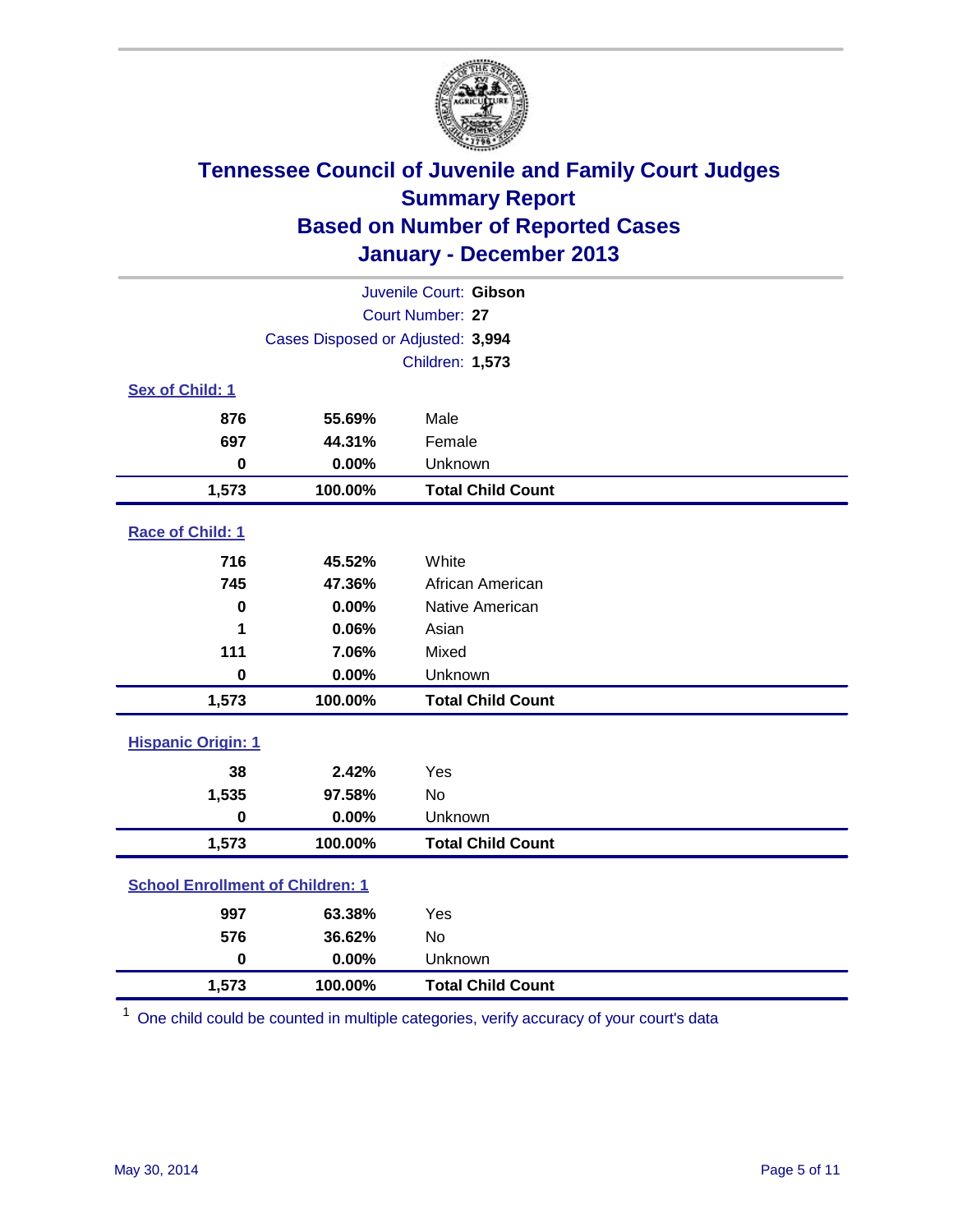

Court Number: **27** Juvenile Court: **Gibson** Cases Disposed or Adjusted: **3,994** Children: **1,573**

### **Living Arrangement of Child at Time of Referral: 1**

| 1,573 | 100.00%  | <b>Total Child Count</b>     |
|-------|----------|------------------------------|
| 2     | 0.13%    | Other                        |
| 0     | $0.00\%$ | Unknown                      |
| 61    | 3.88%    | Independent                  |
| 0     | $0.00\%$ | In an Institution            |
| 18    | 1.14%    | In a Residential Center      |
| 4     | 0.25%    | In a Group Home              |
| 62    | $3.94\%$ | With Foster Family           |
| 5     | 0.32%    | <b>With Adoptive Parents</b> |
| 161   | 10.24%   | <b>With Relatives</b>        |
| 104   | 6.61%    | With Father                  |
| 1,039 | 66.05%   | With Mother                  |
| 16    | 1.02%    | With Mother and Stepfather   |
| 9     | 0.57%    | With Father and Stepmother   |
| 92    | 5.85%    | With Both Biological Parents |
|       |          |                              |

#### **Type of Detention: 2**

| 3.994 | 100.00%  | <b>Total Detention Count</b> |
|-------|----------|------------------------------|
| 0     | $0.00\%$ | Other                        |
| 3,443 | 86.20%   | Does Not Apply               |
| 0     | $0.00\%$ | <b>Unknown</b>               |
| 0     | $0.00\%$ | <b>Psychiatric Hospital</b>  |
| 1     | 0.03%    | Jail - No Separation         |
| 0     | $0.00\%$ | Jail - Partial Separation    |
| 0     | 0.00%    | Jail - Complete Separation   |
| 4     | 0.10%    | Juvenile Detention Facility  |
| 546   | 13.67%   | Non-Secure Placement         |
|       |          |                              |

<sup>1</sup> One child could be counted in multiple categories, verify accuracy of your court's data

<sup>2</sup> If different than number of Cases (3994) verify accuracy of your court's data.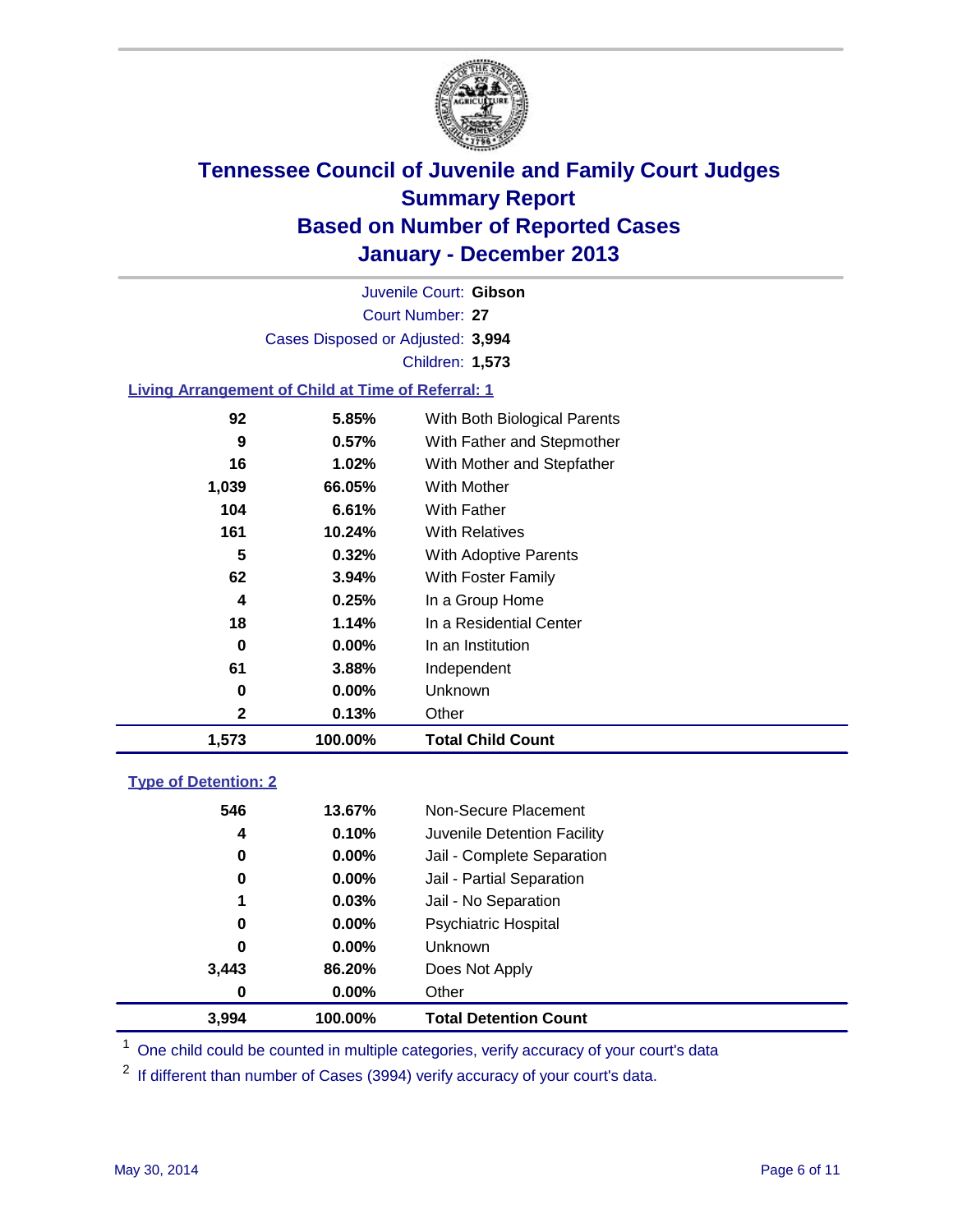

|                                                    |         | Juvenile Court: Gibson               |  |  |  |
|----------------------------------------------------|---------|--------------------------------------|--|--|--|
| Court Number: 27                                   |         |                                      |  |  |  |
| Cases Disposed or Adjusted: 3,994                  |         |                                      |  |  |  |
|                                                    |         | Children: 1,573                      |  |  |  |
| <b>Placement After Secure Detention Hearing: 1</b> |         |                                      |  |  |  |
| 546                                                | 13.67%  | Returned to Prior Living Arrangement |  |  |  |
| $\mathbf{2}$                                       | 0.05%   | Juvenile Detention Facility          |  |  |  |
| 0                                                  | 0.00%   | Jail                                 |  |  |  |
| 0                                                  | 0.00%   | Shelter / Group Home                 |  |  |  |
| 1                                                  | 0.03%   | <b>Foster Family Home</b>            |  |  |  |
| 0                                                  | 0.00%   | <b>Psychiatric Hospital</b>          |  |  |  |
|                                                    | 0.03%   | Unknown                              |  |  |  |
| 3,444                                              | 86.23%  | Does Not Apply                       |  |  |  |
| 0                                                  | 0.00%   | Other                                |  |  |  |
| 3,994                                              | 100.00% | <b>Total Placement Count</b>         |  |  |  |
|                                                    |         |                                      |  |  |  |
| <b>Intake Actions: 2</b>                           |         |                                      |  |  |  |
| 3,164                                              | 75.57%  | <b>Petition Filed</b>                |  |  |  |
| 109                                                | 2.60%   | <b>Motion Filed</b>                  |  |  |  |
| 96                                                 | 2.29%   | <b>Citation Processed</b>            |  |  |  |
| 0                                                  | 0.00%   | Notification of Paternity Processed  |  |  |  |
| 714                                                | 17.05%  | Scheduling of Judicial Review        |  |  |  |
| 87                                                 | 2.08%   | Scheduling of Administrative Review  |  |  |  |
| 16                                                 | 0.38%   | Scheduling of Foster Care Review     |  |  |  |
| $\bf{0}$                                           | 0.00%   | Unknown                              |  |  |  |
| 0                                                  | 0.00%   | Does Not Apply                       |  |  |  |
| 1                                                  | 0.02%   | Other                                |  |  |  |
| 4,187                                              | 100.00% | <b>Total Intake Count</b>            |  |  |  |

<sup>1</sup> If different than number of Cases (3994) verify accuracy of your court's data.

 $2$  If different than number of Referral Reasons (4187), verify accuracy of your court's data.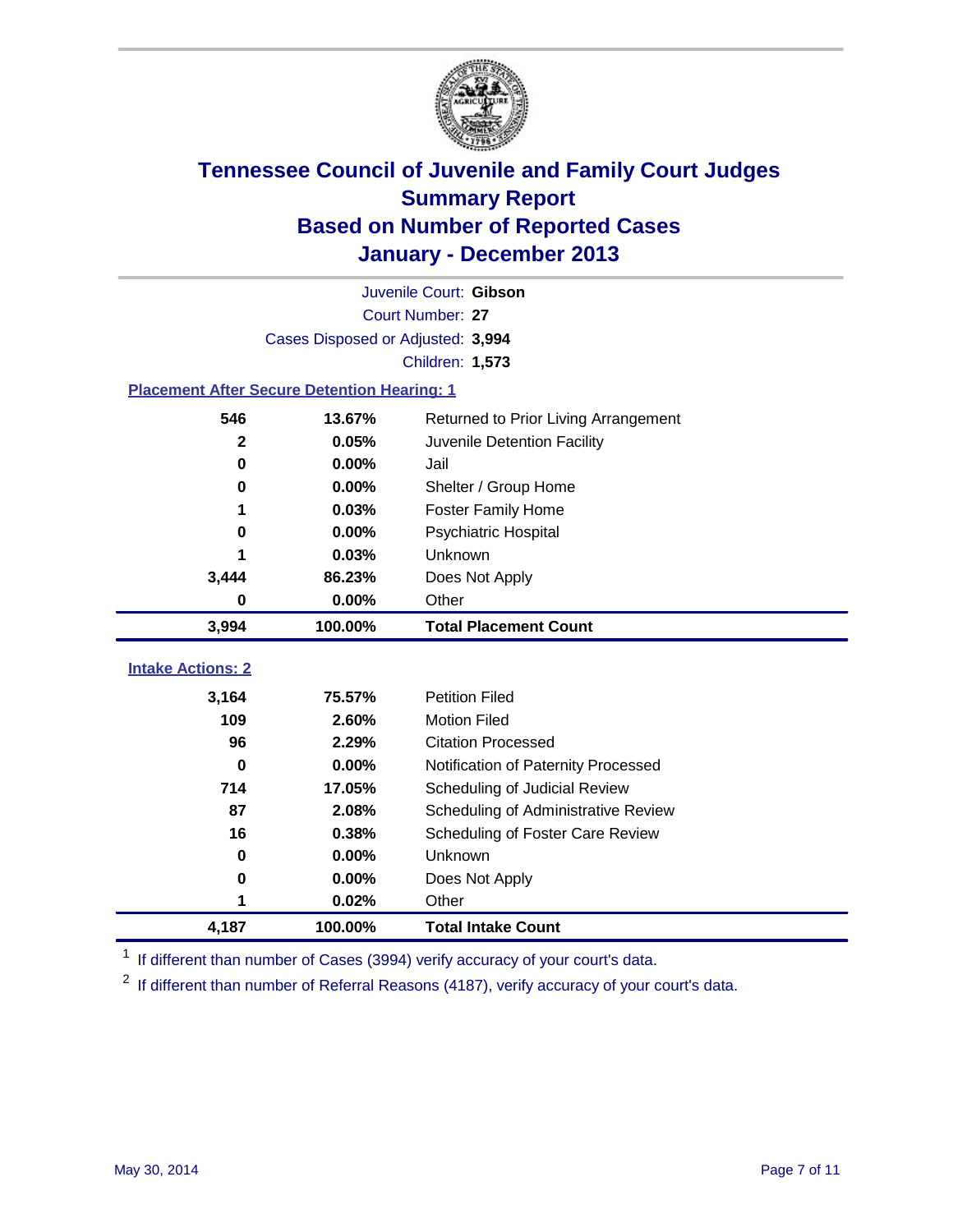

Court Number: **27** Juvenile Court: **Gibson** Cases Disposed or Adjusted: **3,994** Children: **1,573**

#### **Last Grade Completed by Child: 1**

| 474            | 30.13%  | Too Young for School     |
|----------------|---------|--------------------------|
| 75             | 4.77%   | Preschool                |
| 76             | 4.83%   | Kindergarten             |
| 66             | 4.20%   | 1st Grade                |
| 57             | 3.62%   | 2nd Grade                |
| 55             | 3.50%   | 3rd Grade                |
| 77             | 4.90%   | 4th Grade                |
| 58             | 3.69%   | 5th Grade                |
| 72             | 4.58%   | 6th Grade                |
| 70             | 4.45%   | 7th Grade                |
| 78             | 4.96%   | 8th Grade                |
| 114            | 7.25%   | 9th Grade                |
| 121            | 7.69%   | 10th Grade               |
| 77             | 4.90%   | 11th Grade               |
| $\overline{7}$ | 0.45%   | 12th Grade               |
| $\bf{0}$       | 0.00%   | Non-Graded Special Ed    |
| 3              | 0.19%   | <b>GED</b>               |
| 91             | 5.79%   | Graduated                |
| 1              | 0.06%   | Never Attended School    |
| 1              | 0.06%   | Unknown                  |
| $\bf{0}$       | 0.00%   | Other                    |
| 1,573          | 100.00% | <b>Total Child Count</b> |

| <b>Enrolled in Special Education: 1</b> |  |
|-----------------------------------------|--|
|                                         |  |

| 89<br>1.483 | 5.66%<br>94.28% | Yes<br>No                |  |
|-------------|-----------------|--------------------------|--|
|             | $0.06\%$        | <b>Unknown</b>           |  |
| 1.573       | 100.00%         | <b>Total Child Count</b> |  |

One child could be counted in multiple categories, verify accuracy of your court's data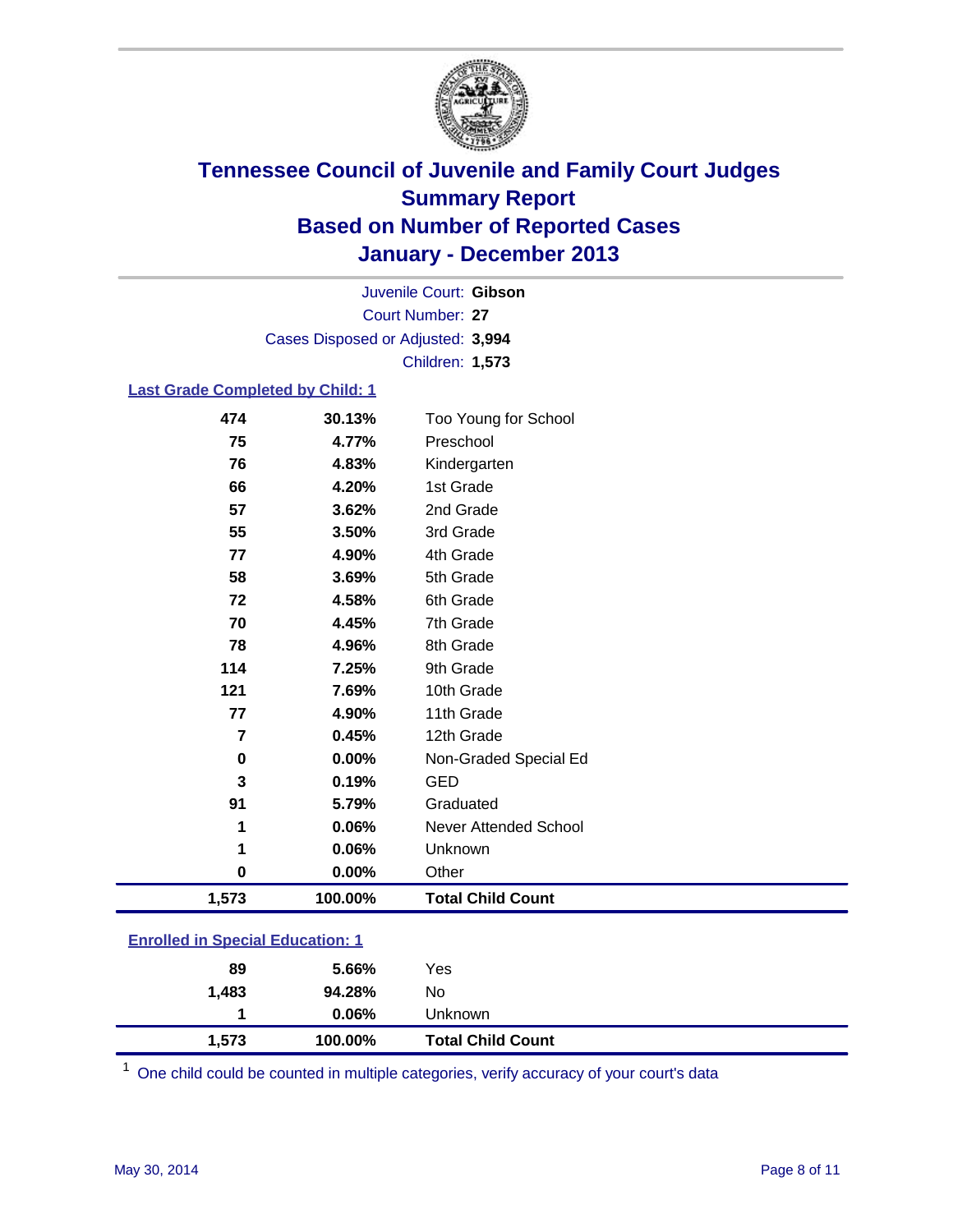

|                              |                                   | Juvenile Court: Gibson    |  |  |  |
|------------------------------|-----------------------------------|---------------------------|--|--|--|
|                              | Court Number: 27                  |                           |  |  |  |
|                              | Cases Disposed or Adjusted: 3,994 |                           |  |  |  |
|                              |                                   | Children: 1,573           |  |  |  |
| <b>Action Executed By: 1</b> |                                   |                           |  |  |  |
| 4,037                        | 96.42%                            | Judge                     |  |  |  |
| 3                            | 0.07%                             | Magistrate                |  |  |  |
| 147                          | 3.51%                             | <b>YSO</b>                |  |  |  |
| 0                            | $0.00\%$                          | Other                     |  |  |  |
| 0                            | $0.00\%$                          | Unknown                   |  |  |  |
| 4,187                        | 100.00%                           | <b>Total Action Count</b> |  |  |  |

### **Formal / Informal Actions: 1**

| 652          | 15.57%   | Dismissed                                        |
|--------------|----------|--------------------------------------------------|
| 138          | $3.30\%$ | Retired / Nolle Prosequi                         |
| 142          | 3.39%    | <b>Complaint Substantiated Delinquent</b>        |
| 36           | $0.86\%$ | <b>Complaint Substantiated Status Offender</b>   |
| 106          | 2.53%    | <b>Complaint Substantiated Dependent/Neglect</b> |
| 0            | $0.00\%$ | <b>Complaint Substantiated Abused</b>            |
| $\bf{0}$     | $0.00\%$ | <b>Complaint Substantiated Mentally III</b>      |
| 124          | 2.96%    | Informal Adjustment                              |
| 0            | $0.00\%$ | <b>Pretrial Diversion</b>                        |
| $\mathbf{2}$ | 0.05%    | <b>Transfer to Adult Court Hearing</b>           |
| 0            | $0.00\%$ | Charges Cleared by Transfer to Adult Court       |
| 379          | 9.05%    | Special Proceeding                               |
| 314          | 7.50%    | <b>Review Concluded</b>                          |
| 2,294        | 54.79%   | Case Held Open                                   |
| 0            | $0.00\%$ | Other                                            |
| 0            | $0.00\%$ | <b>Unknown</b>                                   |
| 4,187        | 100.00%  | <b>Total Action Count</b>                        |

<sup>1</sup> If different than number of Referral Reasons (4187), verify accuracy of your court's data.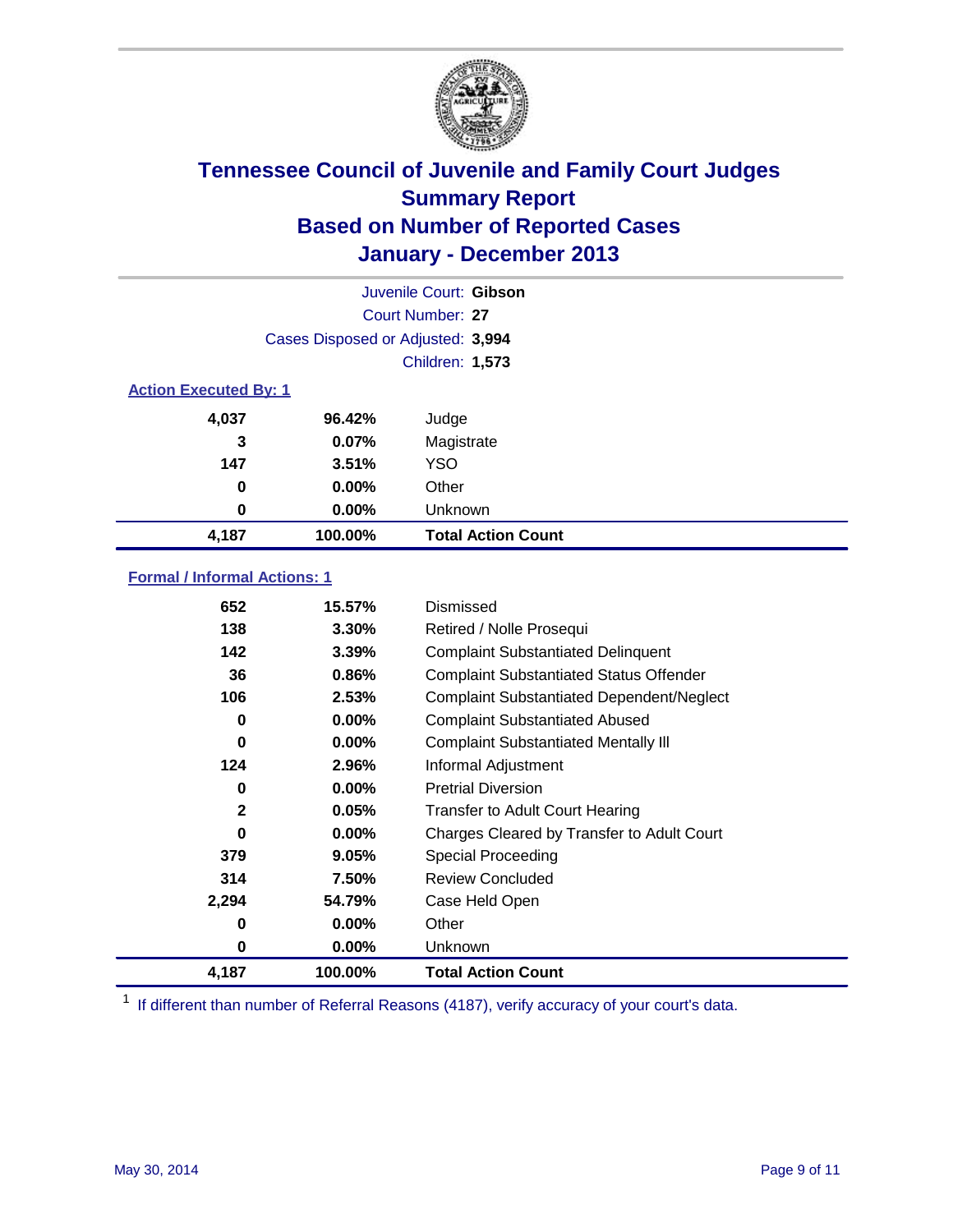

|                       |                                   | Juvenile Court: Gibson                                |
|-----------------------|-----------------------------------|-------------------------------------------------------|
|                       |                                   | Court Number: 27                                      |
|                       | Cases Disposed or Adjusted: 3,994 |                                                       |
|                       |                                   | Children: 1,573                                       |
| <b>Case Outcomes:</b> |                                   | There can be multiple outcomes for one child or case. |
| 670                   | 11.76%                            | <b>Case Dismissed</b>                                 |
| 150                   | 2.63%                             | Case Retired or Nolle Prosequi                        |
| 12                    | 0.21%                             | Warned / Counseled                                    |
| 2,241                 | 39.32%                            | <b>Held Open For Review</b>                           |
| 37                    | 0.65%                             | Supervision / Probation to Juvenile Court             |
| 0                     | 0.00%                             | <b>Probation to Parents</b>                           |
| 37                    | 0.65%                             | Referral to Another Entity for Supervision / Service  |
| 17                    | 0.30%                             | Referred for Mental Health Counseling                 |
| 23                    | 0.40%                             | Referred for Alcohol and Drug Counseling              |
| 1                     | 0.02%                             | <b>Referred to Alternative School</b>                 |
| 0                     | 0.00%                             | Referred to Private Child Agency                      |
| 0                     | 0.00%                             | Referred to Defensive Driving School                  |
| 0                     | 0.00%                             | Referred to Alcohol Safety School                     |
| 0                     | 0.00%                             | Referred to Juvenile Court Education-Based Program    |
| 2                     | 0.04%                             | Driver's License Held Informally                      |
| 0                     | 0.00%                             | <b>Voluntary Placement with DMHMR</b>                 |
| 0                     | 0.00%                             | <b>Private Mental Health Placement</b>                |
| 0                     | 0.00%                             | <b>Private MR Placement</b>                           |
| 0                     | 0.00%                             | Placement with City/County Agency/Facility            |
| 14                    | 0.25%                             | Placement with Relative / Other Individual            |
| 30                    | 0.53%                             | Fine                                                  |
| 3                     | 0.05%                             | <b>Public Service</b>                                 |
| 41                    | 0.72%                             | Restitution                                           |
| 0                     | 0.00%                             | <b>Runaway Returned</b>                               |
| 33                    | 0.58%                             | No Contact Order                                      |
| 14                    | 0.25%                             | Injunction Other than No Contact Order                |
| 35                    | 0.61%                             | <b>House Arrest</b>                                   |
| 0                     | 0.00%                             | <b>Court Defined Curfew</b>                           |
| 0                     | 0.00%                             | Dismissed from Informal Adjustment                    |
| 0                     | 0.00%                             | <b>Dismissed from Pretrial Diversion</b>              |
| 0                     | 0.00%                             | <b>Released from Probation</b>                        |
|                       | 0.02%                             | <b>Transferred to Adult Court</b>                     |
| 0                     | $0.00\%$                          | <b>DMHMR Involuntary Commitment</b>                   |